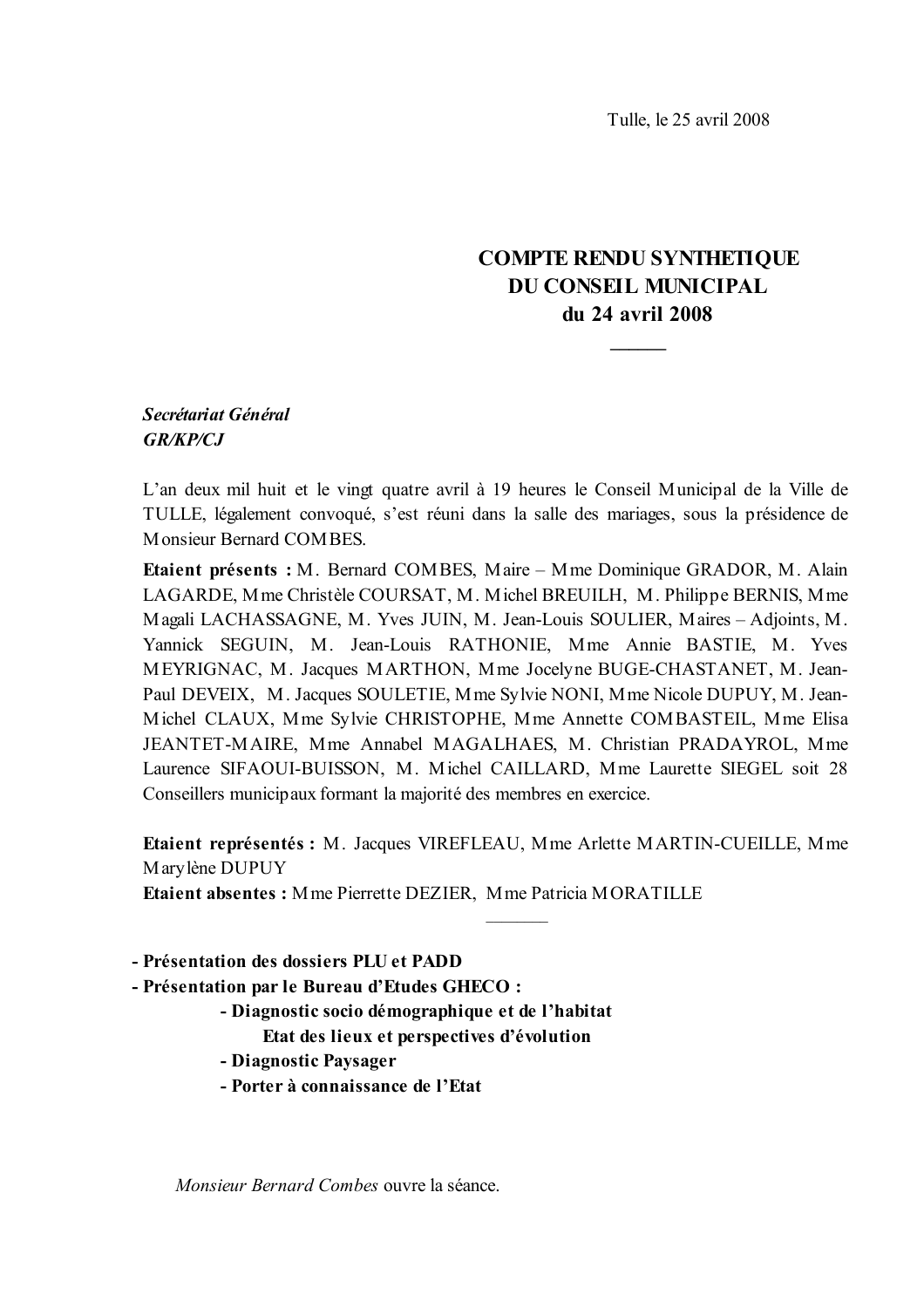Il dit qu'il s'agit d'une séance particulière consacrée aux discussions et aux prémices de l'instauration du PLU et du PADD.

Il indique qu'il vient d'apprendre la démission de Madame Patricia Moratille de la liste conduite par Christian Pradayrol « Pour nous, Tulle c'est ensemble ». Il en prend acte.

Il souhaite avoir une pensée pour Marylène Dupuy, conseillère municipale, qui a perdu son époux la semaine dernière et qui n'est pas présente ce soir.

Il va, lors de cette séance, être procédé à une présentation par un cabinet de son travail sur le PLU de Tulle et à une discussion.

Cette première séance va consister d'abord en un diagnostic partagé de la situation de Tulle au plan de son aménagement.

Dans le temps se dérouleront d'autres séances qui amèneront à l'édification du PLU.

Les enjeux sont importants : détermination des grandes lignes de l'urbanisation et du développement de la ville; lien étroit avec la politique de l'habitat, les impératifs du développement durable et de la dynamisation de l'attractivité économique de la ville.

Monsieur Michel Breuilh indique qu'un bureau d'études accompagne la Ville dans la démarche d'élaboration du PLU. Il s'agit du Bureau d'Etudes GHECO représenté par Monsieur Wagon, Madame Carole Bonin, Madame Carole Jaffret.

Ils vont faire un exposé de l'état de leur réflexion à ce jour et pourront répondre à des questions afférentes aux documents qu'ils vont produire.

Il précise que la réflexion sur le PLU a été lancée sous l'égide de Jean Combasteil.

Il convient de poursuivre cette démarche.

Pourquoi un PLU alors qu'il existe un POS ?

Le POS date de 1986. Il a été révisé de façon substantielle en 1999.

Il a donc été décidé de s'engager dans la démarche du PLU.

La différence tient à ce que le PLU, né de la loi SRU de 2000 et de la loi Urbanisme et Habitat de 2003, a mis au centre de la réflexion sur l'urbanisme la notion de projet qui apparaissait certes dans le POS mais qui était moins formalisée, moins présente, qui avait plus trait à la réglementation qui est un élément important.

Mais il faut tout de même avoir une vision préalable, globale, reposant sur des éléments tangibles, sur une réflexion, sur un projet politique.

Il est bien d'avoir une première séance, sans décision, ayant un premier rôle de sensibilisation, d'éclairage sur des éléments techniques qui ensuite seront à traduire dans un projet politique.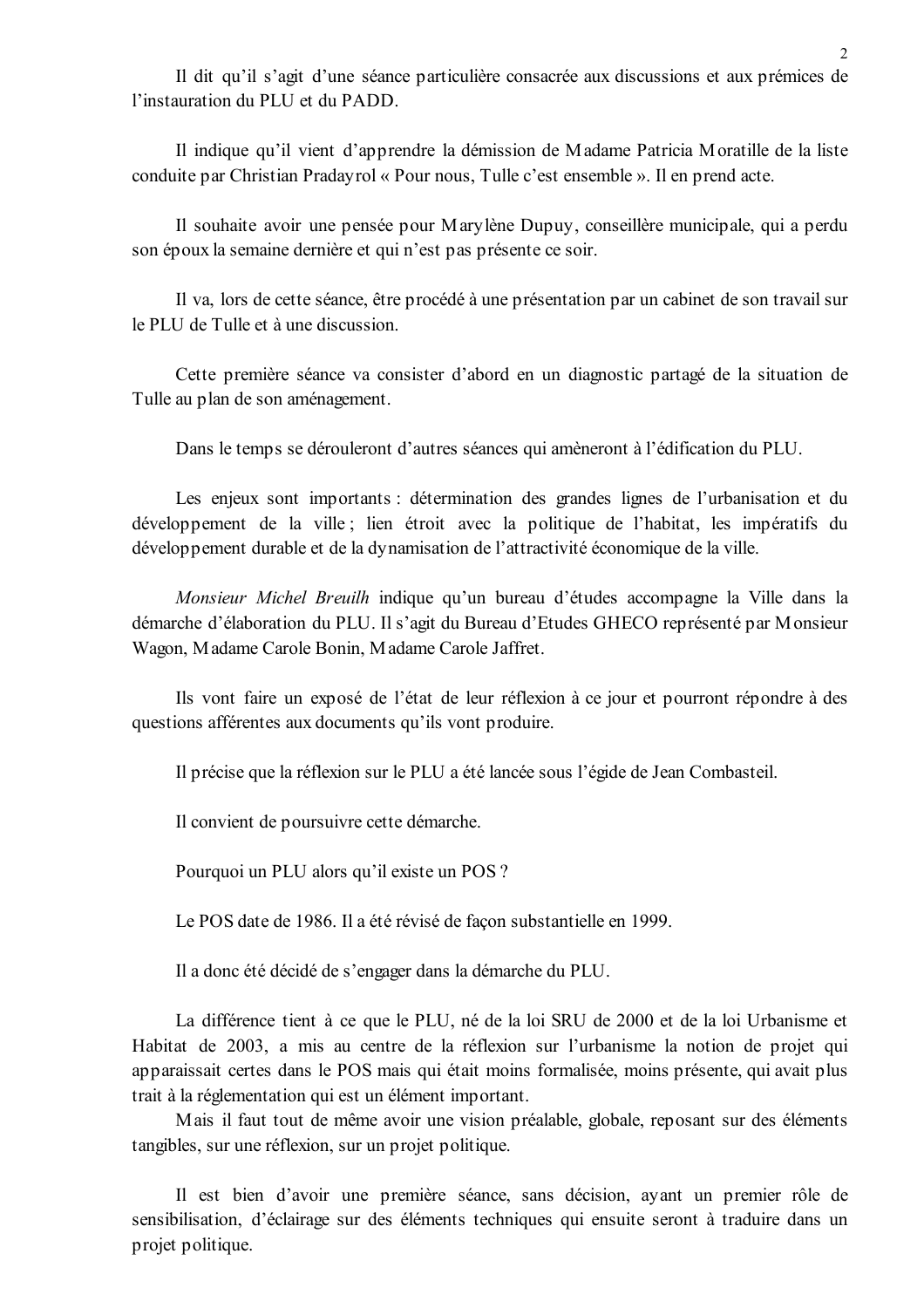Le PLU a d'autres fonctions que la fonction purement réglementaire. C'est l'expression d'un projet d'urbanisme, d'aménagement, de développement, au niveau de la commune.

Selon le calendrier prévisionnel, il y aura à la rentrée 2008, un temps de réflexion sur le PADD qui est une discussion qui ensuite sous-tendra toute l'élaboration du PLU.

Au-delà de cette fonction réglementaire qu'avait principalement le POS, le PLU a une fonction prévisionnelle.

Il se fonde sur toutes les perspectives du développement qu'il est envisagé de faire au niveau de la Commune, en matière de démographie, d'habitat, de zones d'activités, de patrimoine culturel, de patrimoine naturel.

Cela prend en compte aussi les notions de protection, de déplacement, d'intégration de zones, de mixité sociale.

Toutes ces questions vont être au cœur des débats, des présentations, de diagnostic qui va être présenté.

- Fonction prévisionnelle, d'une part, qui sera exprimée au travers du PADD,

- Fonction opérationnelle : c'est quelque chose de nouveau par rapport au POS. Le PLU permet d'avoir des orientations sur des parties du territoire. Ces orientations d'aménagement peuvent aussi bien concerner la restructuration de bâtis d'îlots anciens que la diversification de l'offre foncière. Elle concerne aussi l'offre en matière d'habitat au niveau de la Ville. Il est également fait état des conditions de leur mise en oeuvre.

- Fonction réglementaire : une réglementation s'applique à chaque parcelle.

Ce document va transformer le POS actuel. Le POS continue à s'appliquer mais il va être adapté pour devenir un PLU à partir des réflexions menées par le Bureau d'Etudes GHECO avec lequel la Ville a passé un marché d'études et qui va apporter tout son savoir faire.

Dans le cadre de l'élaboration du PLU, il y aura une concertation.

Le souci est que l'urbanisme aujourd'hui ne peut pas être réfléchi par la Commune seule.

Il peut être réfléchi avec tous les partenaires publics et privés qui s'intéressent à ce problème là. Il sous-tend toutes les opérations d'urbanisme y compris les opérations privées décidées par les particuliers.

Il faut aussi que Tulle place son action dans l'espace communautaire, par exemple dans le cadre des orientations définies dans le SCOT.

Ce document d'ampleur est soumis à un calendrier formalisé. Calendrier prévisionnel  $-Cf$ . document annexe

Ce soir va avoir lieu la présentation du diagnostic.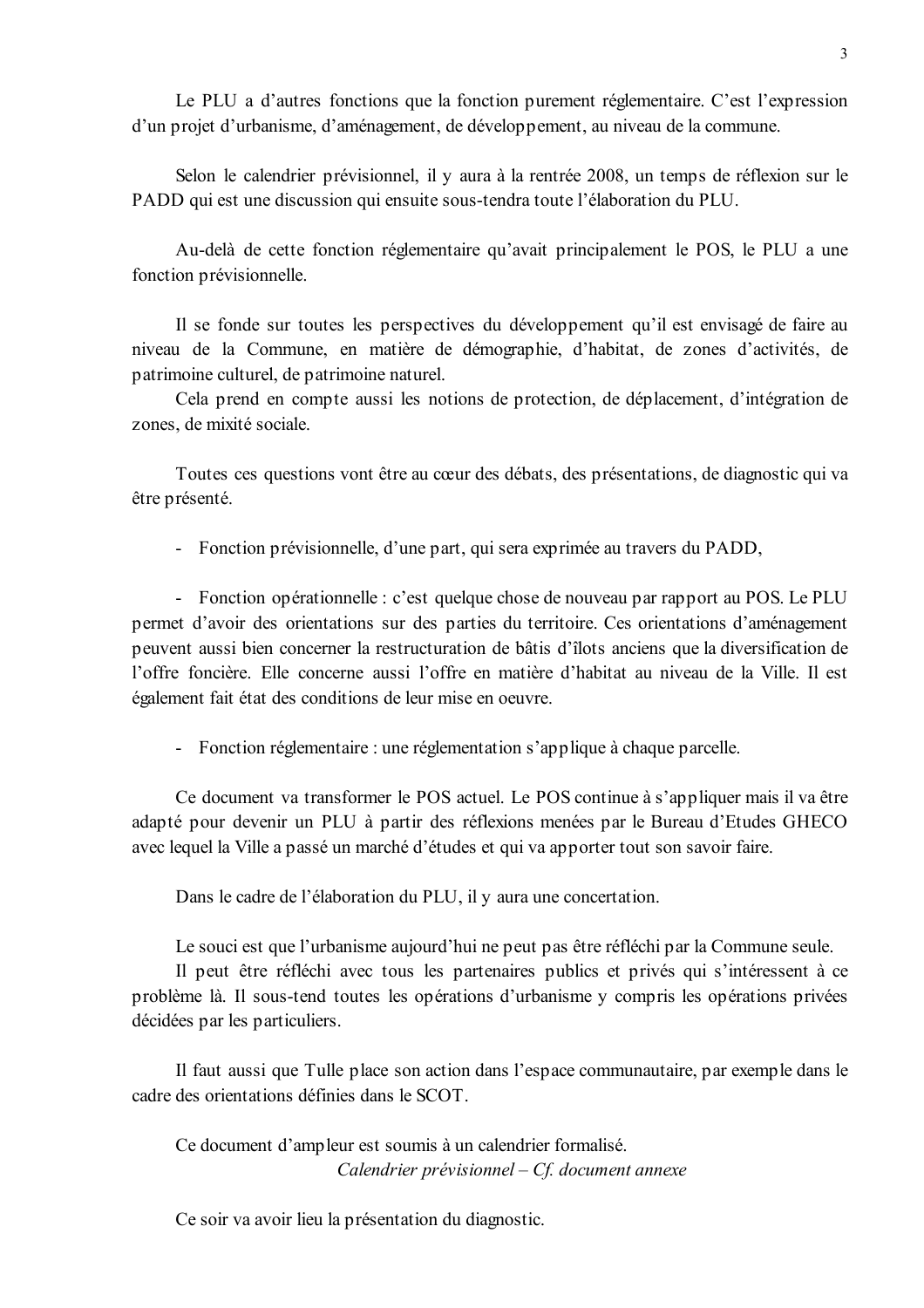Pour adhérer à ce calendrier du PLU, il y aura une réunion simplifiée du POS qui va accompagner le projet de salle de l'Auzelou.

Le PLU est aussi l'un des outils pour la mise en œuvre du projet urbain. Ce projet urbain sera défini d'ici fin 2008. Il pourra être mis en œuvre au travers des orientations du PLU mais aussi par d'autres outils comme une concession publique d'aménagement.

Actuellement il existe une convention publique d'aménagement. La Ville envisage de ne pas aller à l'échéance de juillet 2009 mais de rediscuter dès 2008 d'une nouvelle concession d'aménagement qui devrait être opérationnelle à partir de janvier 2009. Elle permettrait une mise en œuvre de façon très rapide, avec une maîtrise d'ouvrage déléguée au concessionnaire désigné suite à une publicité et mise en concurrence à l'été 2008. Le nouveau contrat confié portera principalement sur la mise en œuvre d'actions qui concerneront principalement deux domaines :

- la poursuite de la rénovation urbaine qui a été largement entamée, qui est effective et qui a porté beaucoup de fruits

- mais aussi un axe nouveau qui sera le développement de l'offre foncière sur la commune de Tulle pour permettre des opérations classiques ou innovantes, portées par la notion de développement durable que la Ville souhaite promouvoir.

*Monsieur Bernard Combes* dit que le cabinet GHECO va présenter l'étude qu'il a faite. Il remercie, par ailleurs, le Service Urbanisme pour son travail au quotidien.

Monsieur Wagon dit que la révision du POS en PLU est importante. Les changements législatifs rendent les documents d'urbanisme plus « intelligents ».

Une part donnée à la concertation est imposée par le loi.

La réflexion sur la mise en œuvre du PLU doit être précédée d'une réflexion générale sur la politique de la Ville.

Cela conduit à faire une relecture de la commune dans son ensemble, dans le cadre de l'intercommunalité, de facon à élaborer le PLU.

Sur certains points, la commission d'urbanisme devra réaliser un travail fin.

Il indique que l'exposé du bureau d'études va se faire en trois parties :

- $\omega_{\rm{max}}$ présentation du diagnostic socio démographique
- présentation du diagnostic paysager
- questions sur les points d'appui du PADD  $\Delta \sim 10^4$

Madame Carole Jaffret dit qu'il convient de positionner Tulle par rapport au site, à l'intercommunalité, aux autres pôles importants.

Tulle a un positionnement assez privilégié entre les pôles Limoges et Brive qui sont des pôles de formation, d'emplois, d'attractivité.

Elle bénéficie aussi d'une desserte routière intéressante avec l'A20 et l'A89. C'est un point important d'articulation dans la région, dans le département.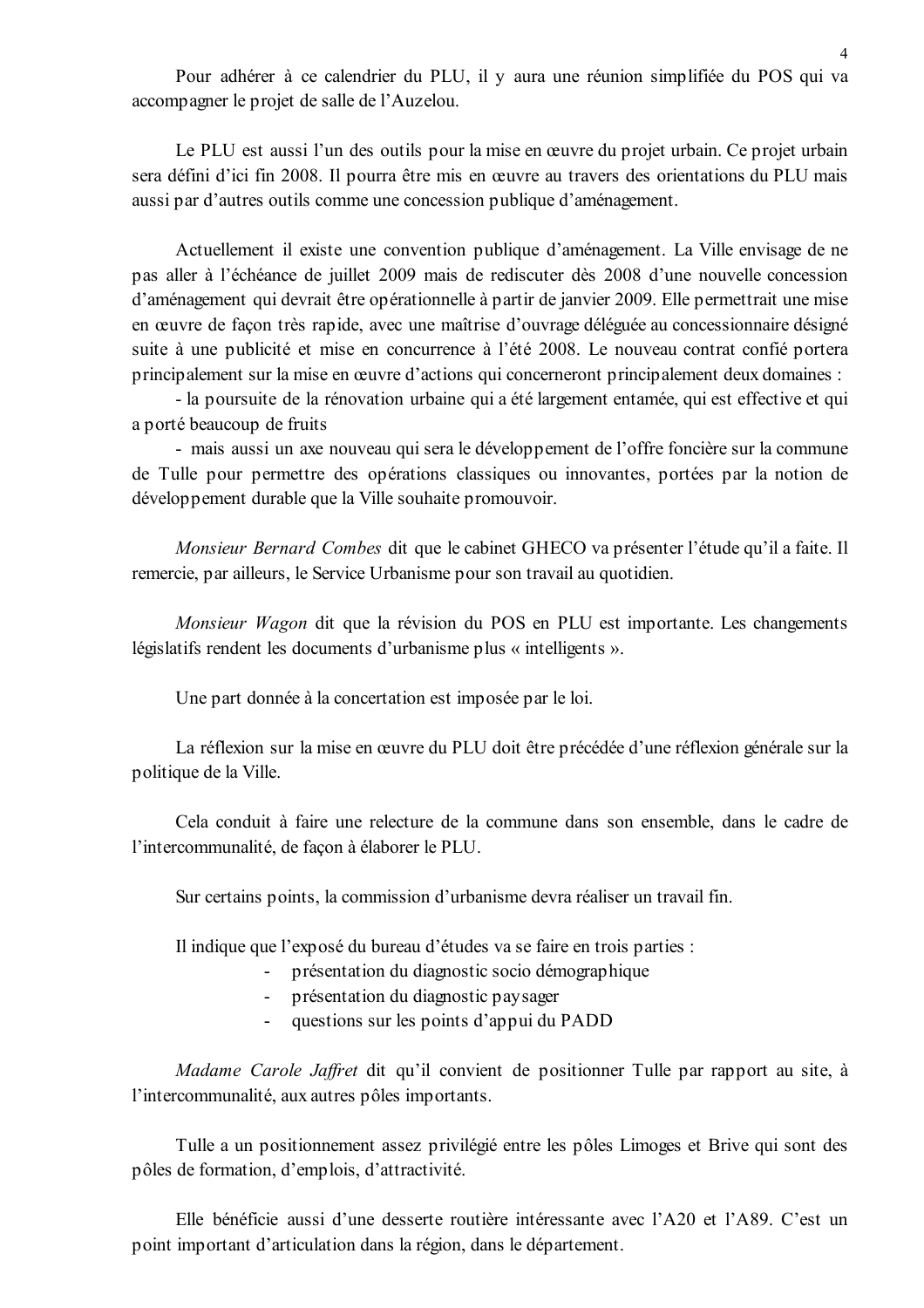Si Tulle garde cette position, c'est parce qu'il s'agit d'un pôle d'habitation et de population important.

Depuis 1980, c'est la première fois que la population se maintient voire augmente.

Il y a une forte densité de la population dans la vallée de la Corrèze. La densité est moins forte sur les coteaux

Pour ce qui concerne les risques d'évolutions, malgré une politique municipale visant à créer du logement, il est constaté à l'échelle du SCOT, une fuite vers les communes périurbaines de la première couronne.

Il est, par ailleurs, observé un vieillissement de la population. Des personnes âgées souhaitent, en effet, retourner vivre en ville et se rapprochent du centre-ville.

La taille des ménages diminue. Cela est liée à la présence d'étudiants mais il s'agit cependant d'un phénomène général constaté à l'échelle nationale.

Il faut utiliser les atouts de la ville centre (niveau d'équipements, commerces, limitation des déplacements) pour maintenir la population qui souhaiterait partir.

Il faut faire des efforts pour privilégier la réalisation de grands logements, créer des logements dans les locaux vacants et donc poursuivre les opérations menées ces dernières années.

Le parc de logement reste ancien (construit avant 1950) et assez inconfortable.

Tulle est très attractif pour les seniors et les jeunes actifs.

Suite à l'OPAH, il est constaté que les gens qui occupent les logements créés sont soit des personnes seules, soit des ménages composés de deux personnes. Peu de familles avec des enfants les occupent. Le travail à faire est de reconquérir un parc et d'intégrer ces familles dans le centre.

Il y a un travail sur les îlots restant utilisables dans le centre ville.

Sur la question locative, il y a une pression foncière, il y a parfois eu des doublements de prix sur l'immobilier.

Pour ce qui concerne les acheteurs, il y a surtout une augmentation des primo-acquéreurs.

Ce qui est le plus recherché est le pavillon T4 avec terrain. Il convient de rechercher les modèles de maison les mieux adaptés à la topographie, de trouver un éco produit adapté aux moyens et à la demande.

Sur le locatif, il est important de revenir sur l'OPHLM. Le parc a été réhabilité.

Dans le cadre de l'OPAH. 500 logements ont été remis sur le marché dont 300 vacants.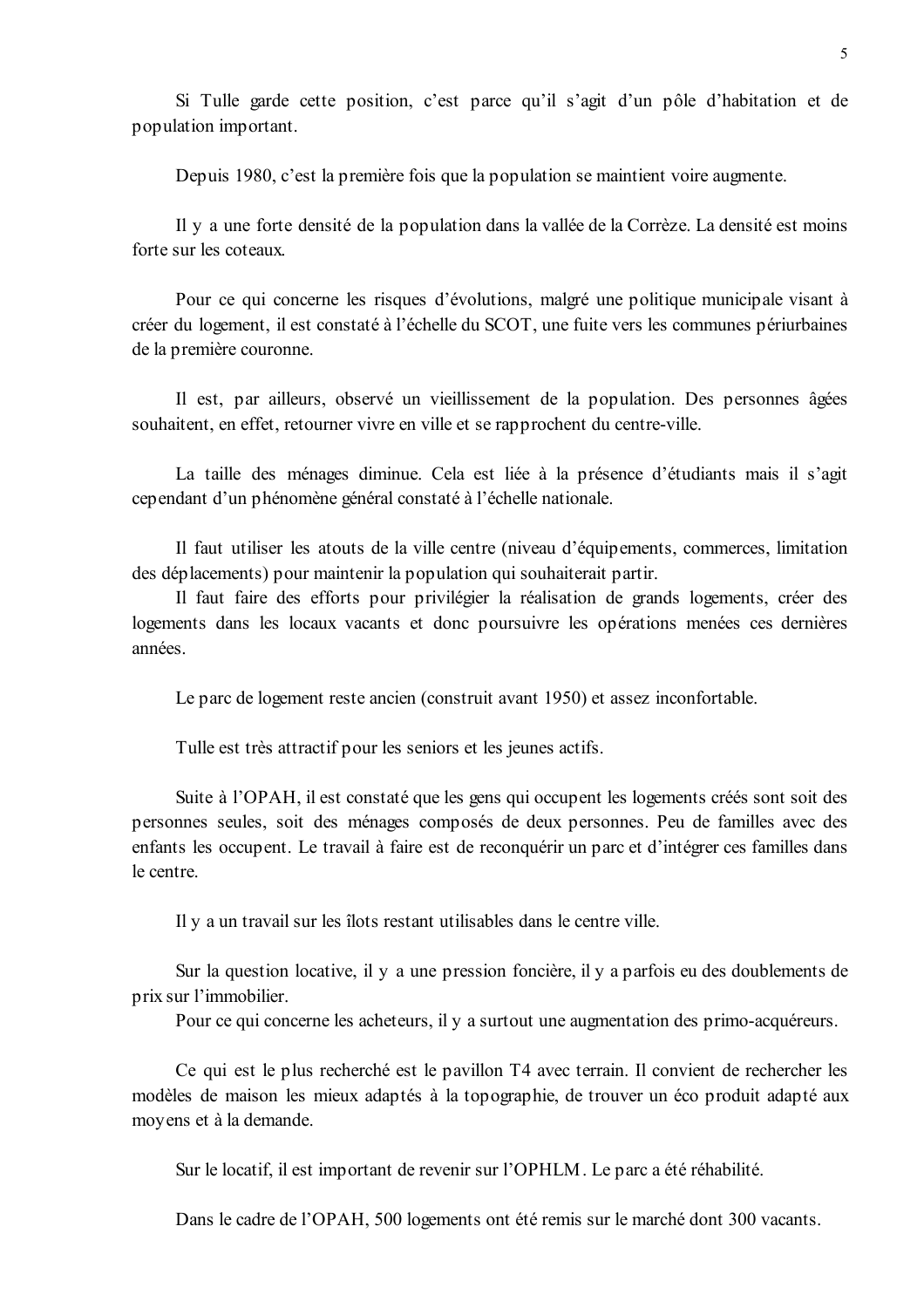Il y a autant de loyers libres que maîtrisés.

En ce qui concerne les enjeux, il faut poursuivre les actions y compris dans le centre ancien. Il y a un potentiel dans le centre ancien et aussi sur certaines extensions de quartiers en travaillant sur le bâti existant et sur le renouvellement urbain.

Il faut rechercher des sites, en particulier dans les quartiers en évolution, en mutation (Auzelou, Souilhac).

Il faut reconquérir les quartiers, proposer des logements de qualité, diversifiés, définir des outils d'actions qui seront utilisés après l'OPAH.

Il faut prendre en compte les contraintes fortes : la topographie, les réseaux, les risques inondations et mouvements de terrain.

Il faudra prouver que le PLU s'articule bien avec le SCOT.

Les objectifs du SCOT sont :

- le renouvellement urbain
- la création de nouveaux logement en extension urbaine
- la réhabilitation de logements existant

A Tulle, il y aura peut être des adaptations à faire car le SCOT vaut pour tout le territoire de la communauté.

3700 logements doivent être créés sur les dix ans à venir sur le territoire du SCOT dont 1 500 dans les zones urbaines.

Tulle a son quota de logements aidés.

Il faut définir la population que la ville souhaite accueillir, voir les tranches d'âge concernées en fonction des équipements existants.

Il faut travailler sur le foncier au niveau des quartiers, des îlots, des secteurs en développement, faire des zonages en fonction des dispositifs réglementaires.

En matière d'emplois, Tulle est un pôle d'emplois important avec des administration, des industries, une activité économique.

Certaines activités évoluent (Cf Citéa).

Il convient d'organiser le commerce. Le site de GIAT est en reconversion.

Le quartier de la gare va bénéficier d'une dynamique avec la médiathèque, le pôle intermodal

Les enjeux sont de conforter, requalifier les zones existantes, soigner les entrées de ville, les accès.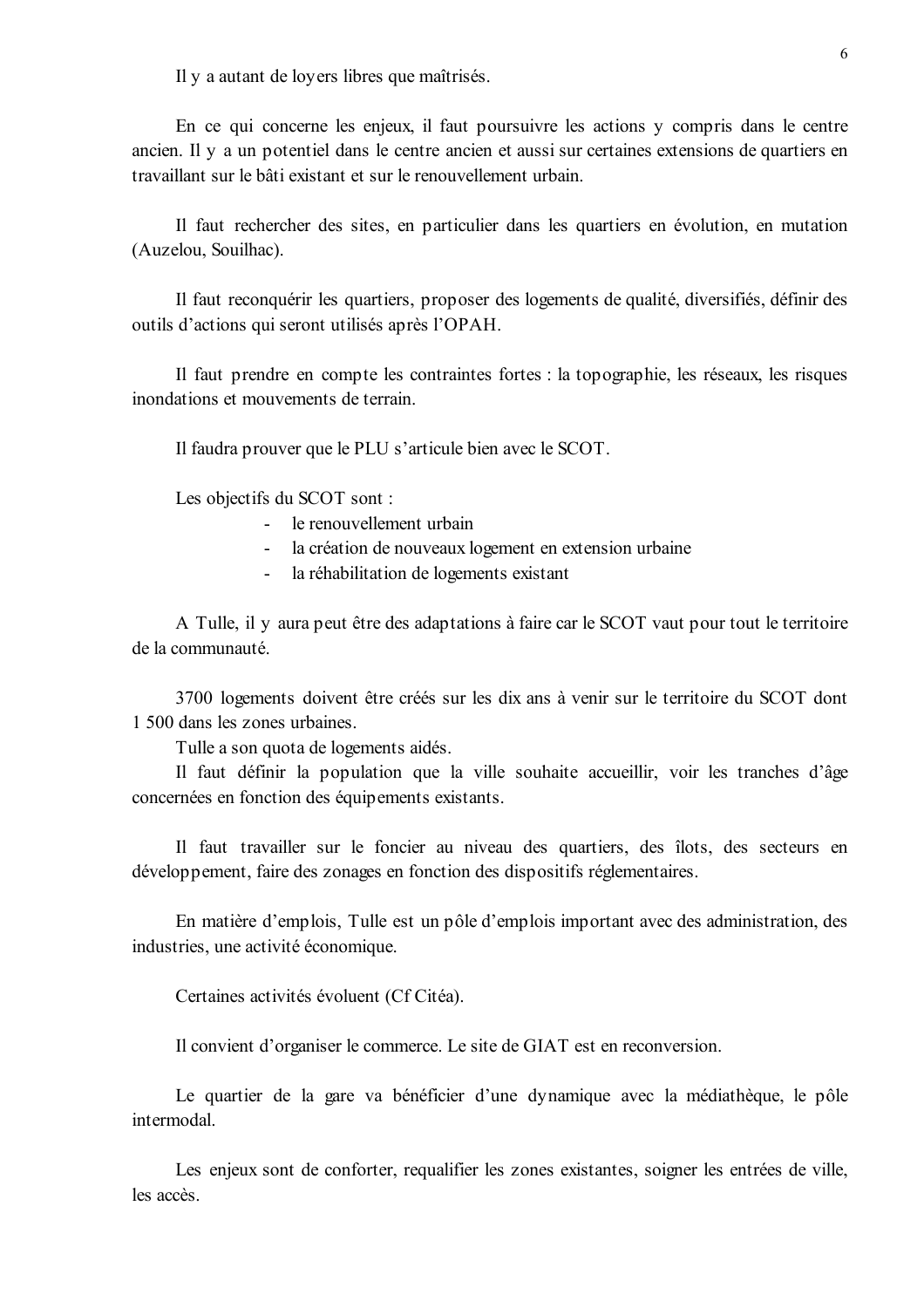Il faut évaluer les besoins en matière d'équipement, voir quelles sont les extensions nécessaires

Madame Carole Bonin intervient sur l'activité agricole.

Elle dit que le nombre d'exploitation a diminué depuis 1979, 68 exploitations ont disparu.

Le nombre d'agriculteurs de plus de 55 ans a diminué, celui des moins de 40 ans s'est stabilisé

En 2000, 66 % de la surface agricole utile est à dominante fourragère. Il y a une diminution de l'évolution des cheptels.

L'enjeu est d'anticiper sur l'évolution de cette activité.

Une réunion a été organisée avec les agriculteur. Il en a résulté des conclusions sur l'évolution agricole à Tulle. Les terrains des agriculteurs qui partent en retraite constituent des friches

Ces derniers préfèrent garder leurs parcelles pour les vendre au cas où elles deviendraient constructibles plutôt que de les louer.

Les jeunes agriculteurs ont leur siège dans une autre commune que Tulle et recherchent des terrains sur Tulle en location

Il est à noter un risque de morcellement des terrains agricoles.

Elle procède à un rappel des objectifs du SCOT en matière d'activités agricoles - Cf. document annexe.

Madame Carole Jaffret intervient sur les déplacements.

La ville est traversée par la voirie. Cependant entre 1975 et 1999, il y a eu une évolution des migrations domicile – travail.

Tout est conditionné par rapport au relief. Les réseaux de voirie sont sinueux et favorisent la pratique de l'automobile.

70 % des tullistes actifs utilisent leur voiture ce qui génère beaucoup de flux.

Tulle compte de nombreux escaliers, des liaisons. Il faut les protéger.

Il faudra tenir compte des initiatives de la ville concernant les déplacements dans le PLU (déplacements motorisés, liaisons douces).

Les enjeux résident dans le fait de hiérarchiser les voiries, de penser aux transports en commun, de faire des aménagements en terme de liaisons douces.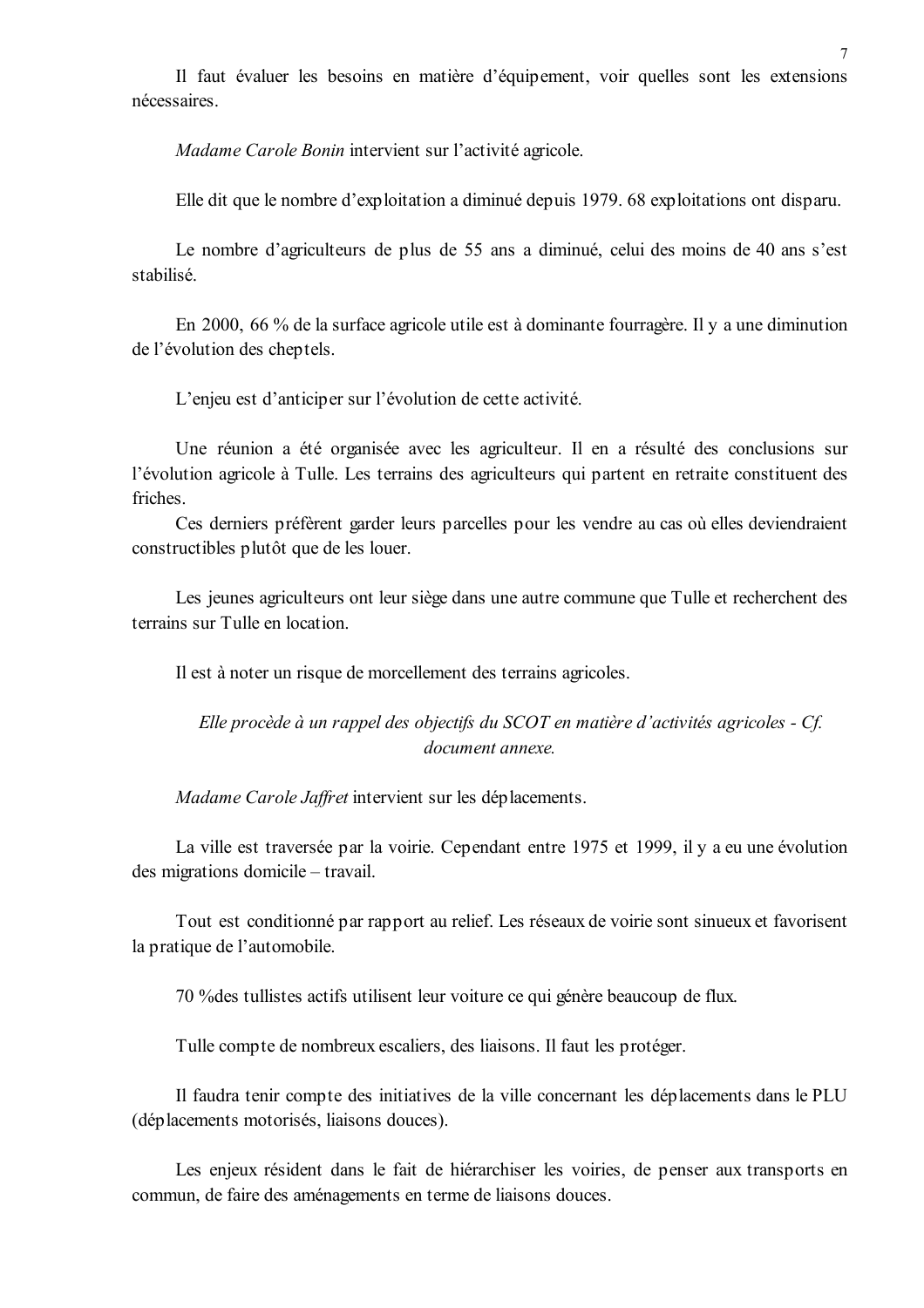Monsieur Wagon dit que le paysage fait partie des obligations à prendre en compte dans les documents d'urbanisme. La notion de paysage comprend le paysage visuel et esthétique.

La Ville s'est adaptée au relief et bénéficie d'un environnement de qualité.

La ville a une ZPPAUP. Le PLU doit en prendre acte.

Il explique que jusqu'au 18<sup>ème</sup> siècle, les villes étaient condensées et que seules les fermes étaient isolées

Puis les villes ont occupé tout l'espace. Le paysage naturel s'est effacé.

Il faut raisonner cette occupation (Cf. problèmes économiques, de circulation). Il faut se placer où les réseaux existent ; préserver des continuités d'espaces naturels et d'espace végétal.

Dans le cadre de l'élaboration du PLU, le porter à connaissance s'impose à la commune -Cf. document annexe.

Les principales lignes du PADD doivent porter sur :

- la diversification de logements
- l'agriculture (protéger l'espace, assurer la qualité paysagère)
- amélioration des déplacements, des circulations douces  $\omega_{\rm{max}}$
- le développement du tourisme et de l'accueil
- la ville-centre

Monsieur Bernard Combes remercie les intervenants du Bureau d'études GHECO.

Cela permet d'avoir un regard confirmé sur ce qui est ressenti et sur des choses qui n'avaient pas été appréhendées par les représentants de la ville.

Il faut avoir le souci du développement durable.

Monsieur Christian Pradayrol dit que cette analyse fait état de constats connus et d'autres qui sont appréhendés sous un aspect nouveau.

Le PLU traduira des objectifs et des ambitions.

Il faut poursuivre la politique de l'habitat.

Il faut moins se focaliser sur le centre-ville et développer des espaces aménagés à travers des lotissements tenant compte des prix.

Pour ce qui concerne la SEMABL, elle a bien fait le travail qui lui était confié.

Il faut faire un appel d'offres permettant une ouverture à la concurrence.

En matière d'offre locative, il faut veiller à un équilibre.

Il convient d'analyser plus finement ce qui a été réalisé jusqu'ici.